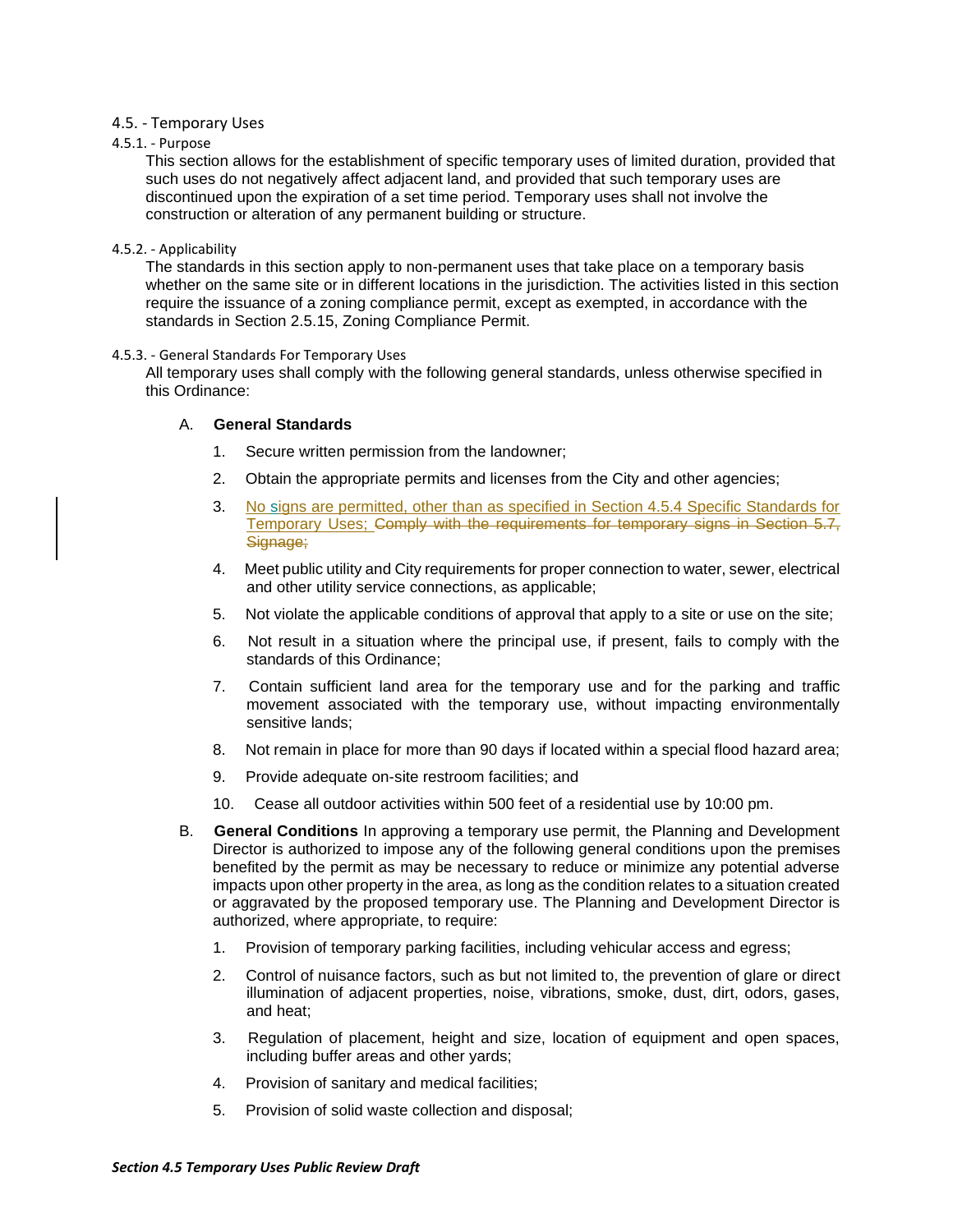- 6. Provision of security and safety measures;
- 7. Use of an alternate location or date;
- 8. Modification or elimination of certain proposed activities;
- 9. Regulation of operating hours and days, including limitation of the duration to a shorter time period than requested or specified in this subsection; and
- 10. Submission of a financial guarantee to ensure that any temporary use will be removed from the lot or site within a reasonable time and the lot or site will be restored to its former condition.

### 4.5.4. - Standards for Specific Temporary Uses

- A. **Construction-Related Uses** A temporary construction-related use is permitted on a lot in a residential, business, special, or planned development district, subject to the following standards:
	- 1. Temporary construction-related uses, including construction and business offices, storage buildings, equipment and outdoor storage lots, and employee parking areas, may occur on the same lot or site as the construction activity, or on a lot or site that is adjacent to the construction site.
	- 2. The temporary use permit shall not be issued until a site plan is approved or a building permit is issued for a principal structure, except as allowed in Section 2.3.12, Effect of Development Approval.
	- 3. Real estate and construction signs are allowed in accordance with Section 5.7.7, Signs Allowed Without a Sign Permit.
	- 34. A temporary construction-related use shall be removed within 30 days of issuance of a certificate of occupancy for the structure, or removed immediately if the building permit expires or is revoked.
- B. **Itinerant Merchant Sales** Itinerant merchant sales, not including mobile food vendors, are permitted on a lot in a business, special, or planned development district, subject to the following standards:
	- 1. The sale of merchandise, products, or material must be a permitted principal use in the zoning district where the sales are temporarily located.
	- 2. Itinerant merchant sales shall be located on a lot with a principal use and located outside of street rights-of way, required sight distance easements, required landscape areas, vehicular circulation areas, or areas where pedestrian access is needed to ensure safe movement through or across a site.
	- 3. No signage is permitted other than signage that is affixed to the vehicle, trailer or stand.
	- 4. All merchandise and related materials shall be removed from the site or properly stored each day following the sale.
	- 5. The maximum period of operation of itinerant merchant sales shall be from 8:00 AM to 11:00 PM.
	- 6. Permitted itinerant merchant sales shall be limited in duration to a maximum of 30 continuous days and there shall not be more than 3 itinerant merchant sales on a lot per calendar year.

# C. **Mobile Food Vendors**

1. **Exempt Vendors** Mobile food vendors are not subject to the requirements of Section 4.5, Temporary Uses, but are subject to the applicable provisions of the City Code of Ordinances if: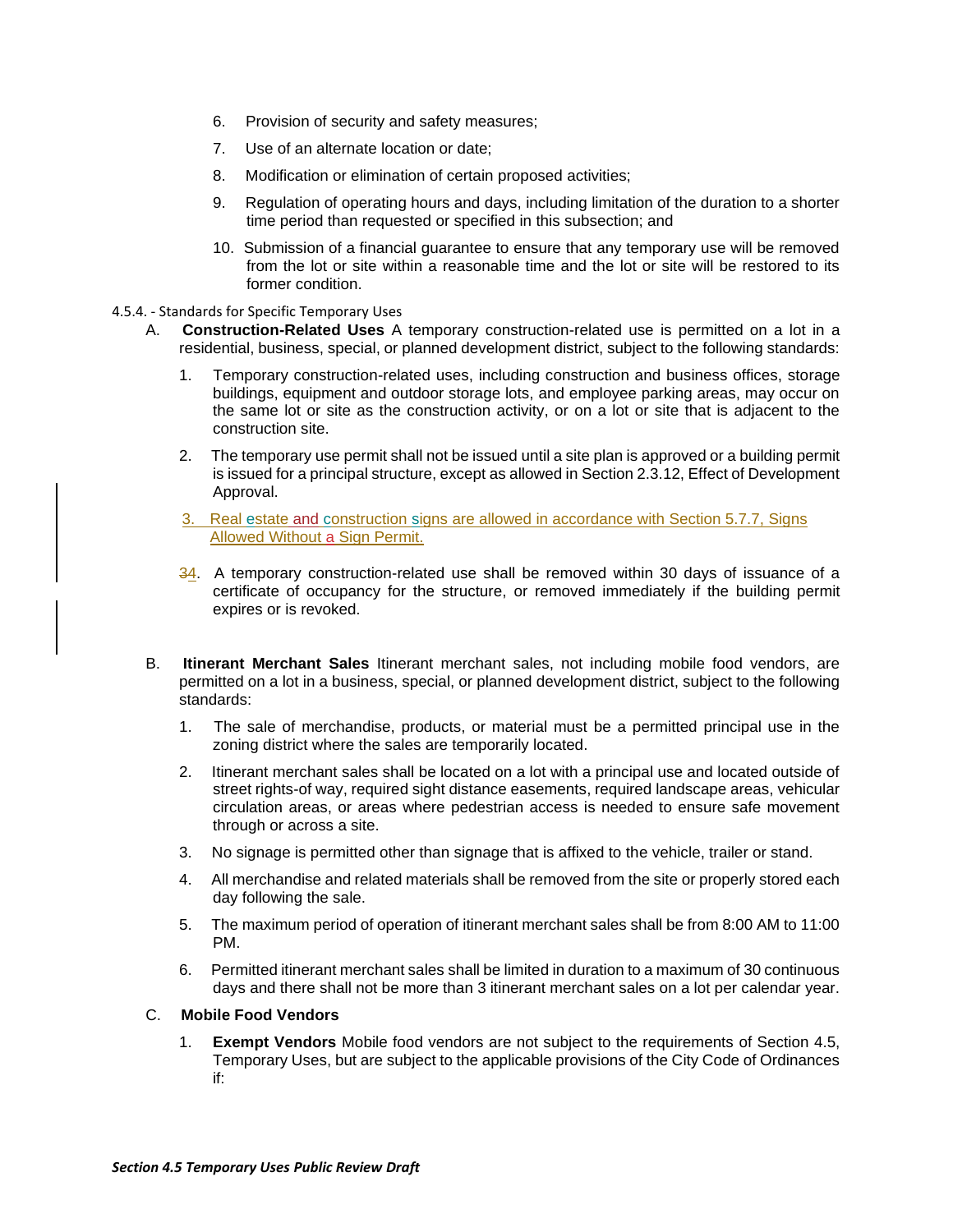- (a) They operate for 2 or fewer days within a 180-day period on a lot with an established principal use;
- (b) They operate in the public right-of-way;
- (c) They are considered part of a special event allowed in accordance with Section 4.5.4 E, Special Events; or
- (d) They are a part of a private event where food is not sold to the general public.
- 2. **Subject to this Ordinance** Mobile food vendors that are not exempted are permitted on a lot in a business, special, or planned development district, subject to the following standards:
	- (a) The sale of food must be a permitted principal use in the zoning district where the mobile food vendor is temporarily located.
	- (b) Mobile food vendors shall be located on a lot located outside of street rights-of-way, required landscape areas, vehicular circulation areas, or areas where pedestrian access is needed to ensure safe movement through or across a site.
	- (c) Mobile food vendors shall not obstruct visibility for motorists at any street intersection in accordance with the standards of Chapter 6 of the City Code, Visibility at Intersections.
	- (d) One A-frame sign in accordance with Section 5.7.7, Signs Allowed Without a Sign Permit, and any No signage is permitted other than signage that is affixed to the vehicle, trailer, cart, or stand, is allowed.
	- (e) The vendor shall properly dispose all solid waste, grease and liquid waste and the vehicle, trailer, cart, or stand shall be removed from the site each day.
	- (f) The maximum period of operation of mobile food vendors shall be from 6:00 AM to 11:00 PM, or until the time the principal use on the lot closes, whichever is greater.
	- (g) Permitted mobile food vendors shall be limited in duration to a maximum of 12 months, except that the temporary use permit may be renewed.
- D. **Outdoor Seasonal Sales** Outdoor seasonal sales are permitted on a lot in a residential, business, special, or planned development district, subject to the following standards:
	- 1. Seasonal sales shall be limited to seasonal agricultural products such as Christmas trees, pumpkins, and living plants.
	- 2. Outdoor seasonal sales shall only be allowed on a lot in a residential, office or institutional zoning district when operated by and on the site of a religious institution or nonprofit organization.
	- 3. The maximum hours of operation of an outdoor seasonal sales use shall be from 8:00 AM to 11:00 PM, except when located in a residential district, then the seasonal sales use shall cease by 10:00 PM.
	- 4. Exterior lighting shall comply with the requirements in Section 5.10, Exterior Lighting.
	- 5. One limited duration sign per lot frontage is allowed. The sign shall comply with Section 5.7.12, Limited Duration Signs.
	- 6. One recreational vehicle is allowed as a temporary dwelling for security purposes in association with the seasonal sales use, provided it meets the general standards of Section 4.5.4 F, Temporary Dwelling, and is removed at the end of the sales.
	- 6.7 Outdoor seasonal sales shall be limited in duration to a maximum of 90 days and there shall not be more than 3 seasonal sales on a lot per calendar year.
	- $7.8$ . The on-site accessory sales of seasonal products by an agricultural use or retail sales use is not considered outdoor seasonal sales and is not subject to these standards.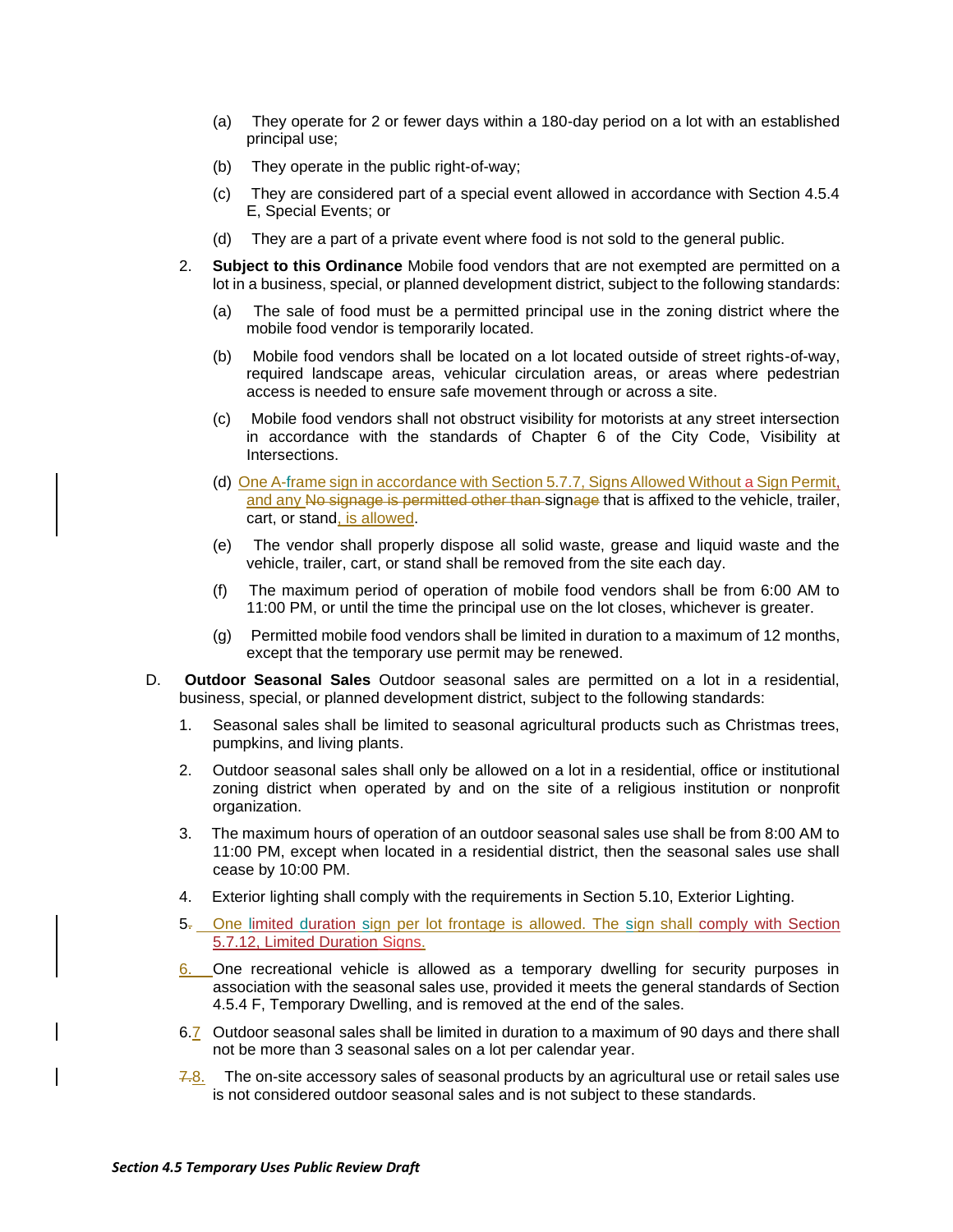- E. **Special Events** A special event is an infrequent, temporary activity not otherwise allowed by this Ordinance as defined in Section 10.4 of this Ordinance.
	- 1. **Exempt Events** A special event is not subject to the requirements in Section 4.5, Temporary Uses, if the event is sponsored by the City, a county, or the State.
	- 2. **Subject to this Ordinance** A special event not exempted from the standards in this section is permitted on a lot in a business, special, or planned development district, subject to the following standards:
		- (a) Circuses, carnivals and similar amusements may be subject to the applicable provisions of the City Code of Ordinances.
		- (b) Temporary dwelling(s) are allowed in association with the special event provided they meet the general standards of Section 4.5.4 F, Temporary Dwelling, and are removed at the end of the event.
		- (c) Signs located on the lot where a special event is held are allowed in accordance with Section 5.7.12., Limited Duration Signs.
		- $(d)$  A special event shall be limited in duration to a maximum of 14 days, unless otherwise specifically authorized by the Planning and Development Director.
- F. **Temporary Dwelling** A temporary dwelling is permitted on a lot in a residential, business, special, or planned development district, subject to the following standards:

### 1. **General Standards**

- (a) A temporary dwelling may be either a dwelling that meets all applicable NC State Building code requirements for a dwelling or a recreational vehicle.
- (b) The temporary dwelling shall be located on a lot and meet the dimensional standards of the zoning district to the maximum extent practicable.

# 2. **Temporary Emergency Dwelling**

- (a) Temporary emergency dwellings operated by a religious institution, governmental agency, or nonprofit organization may be located on a lot at least 1 acre in area to provide emergency shelter where fire, flood, or other natural disaster has displaced persons.
- (b) The temporary dwellings shall be limited in duration to a maximum of 6 months, except that the temporary use permit may be renewed for good cause shown.

#### 3. **Temporary Construction Dwelling**

- (a) One temporary dwelling may be used to house occupants of the principal dwelling under construction or subject to repair or casualty damage.
- (b) Temporary dwellings may be used on a construction site and occupied by persons having construction or security responsibilities over such construction site.
- (c) Temporary dwellings shall be located on the same lot as the structure under construction.
- (d) The temporary use permit shall not be issued until a site plan is approved or a building permit is issued for a principal structure.
- (e) A temporary dwelling shall be removed within 30 days of issuance of a certificate of occupancy for the structure, or removed immediately if the building permit expires or is revoked.
- G. **Temporary Health Care Structure** One temporary health care structure is permitted on a lot with a single-family detached dwelling, subject to the following standards:
	- 1. **Structure** A temporary health care structure is one that: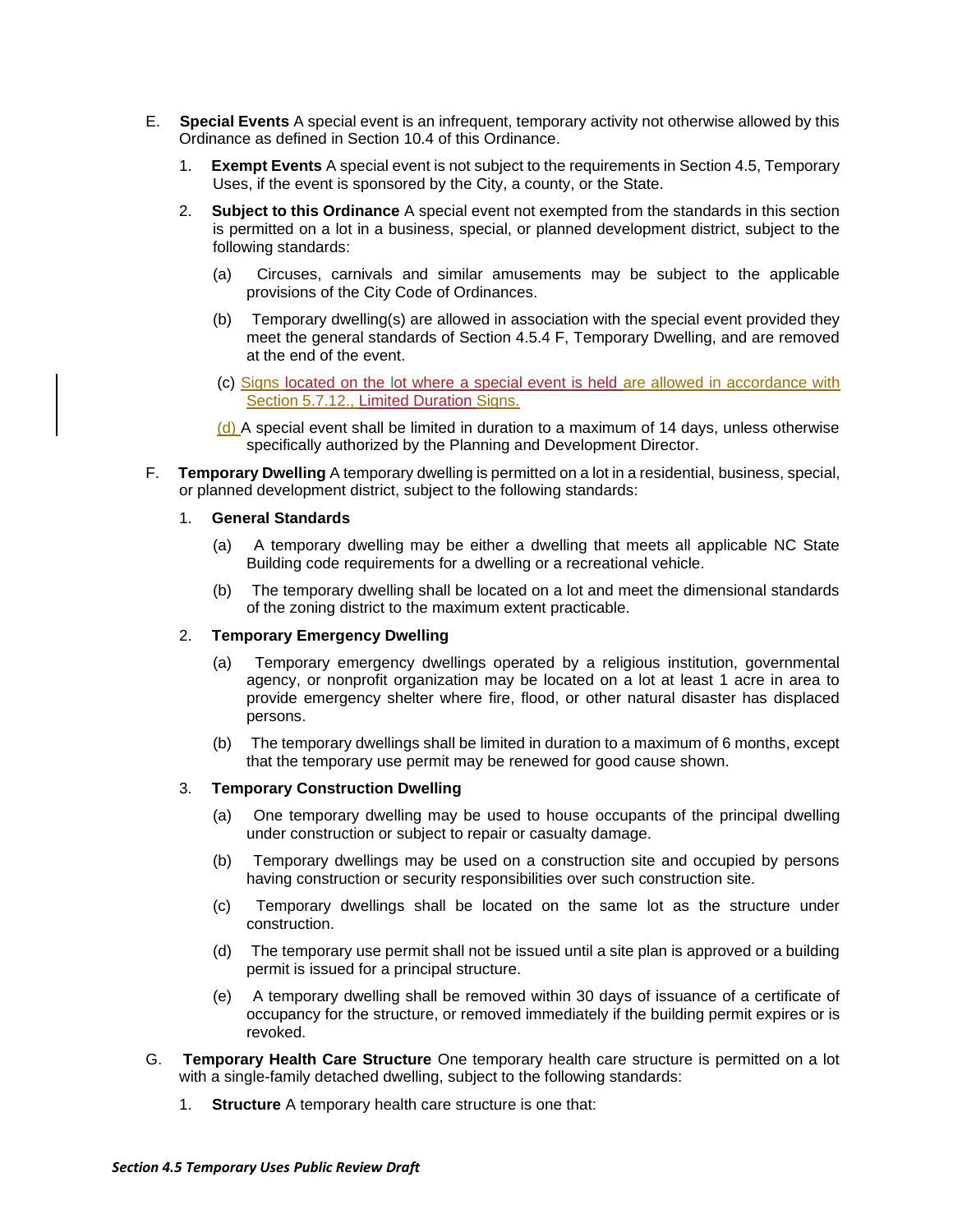- (a) Is transportable and primarily assembled at a location other than the site of installation;
- (b) Is located on a lot with an existing single-family detached dwelling;
- (c) Is limited to 1 occupant who is a mentally or physically impaired person related to the caregiver;
- (d) Is used by a caregiver or legal guardian in providing care for 1 mentally or physically impaired person on property owned or occupied as the caregiver's or guardian's residence;
- (e) Has no more than 300 square feet of gross floor area;
- (f) Is connected with water, sewer and electricity by branching service from the singlefamily detached dwelling;
- (g) Has the same street address and mailbox as the existing single-family detached dwelling;
- (h) Uses the same driveway as the existing single-family dwelling, unless the structure is accessed from a right-of-way not used by the dwelling (e.g., a rear alley or separate street access on a corner or through lot);
- (i) Meets the dimensional standards of the zoning district for a single-family detached dwelling; and
- (j) Meets the applicable provisions in the NC State Building Code; however, is not located on a permanent foundation.

### 2. **Need and Relationship**

- (a) The occupant of the structure must be a mentally or physically impaired person that is a resident of the State who requires assistance with 2 or more activities of daily living (bathing, dressing, personal hygiene, ambulation or locomotion, transferring, toileting, and eating) as certified in writing by a physician licensed to practice in this State.
- (b) The caregiver must be an individual 18 years of age or older who provides care for the mentally or physically impaired person and is a first or second degree relative of the impaired person. A first or second degree relative is a spouse, lineal ascendant, lineal descendant, sibling, uncle, aunt, nephew or niece, including half, step, and in-law relationships.

# 3. **Permit Conditions**

- (a) Once the applicant provides sufficient proof that the temporary health care structure meets all standards, then the temporary structure shall be permitted for a period of 12 months.
- (b) The applicant may renew the zoning compliance permit for a 12-month period and continue to renew it provided the applicant provides evidence of continued need and compliance with these standards.
- (c) The City may make permit renewal and periodic inspections of the temporary structure at reasonable times convenient to the applicant.
- (d) No signage shall be permitted on the exterior of the temporary structure or on the lot that identifies or promotes the existence of the structure.
- (e) The temporary structure shall not be subdivided or otherwise separated in ownership from the single-family detached dwelling.
- (f) The temporary structure shall be removed within 60 days if the impaired occupant is no longer receiving or in need of assistance.